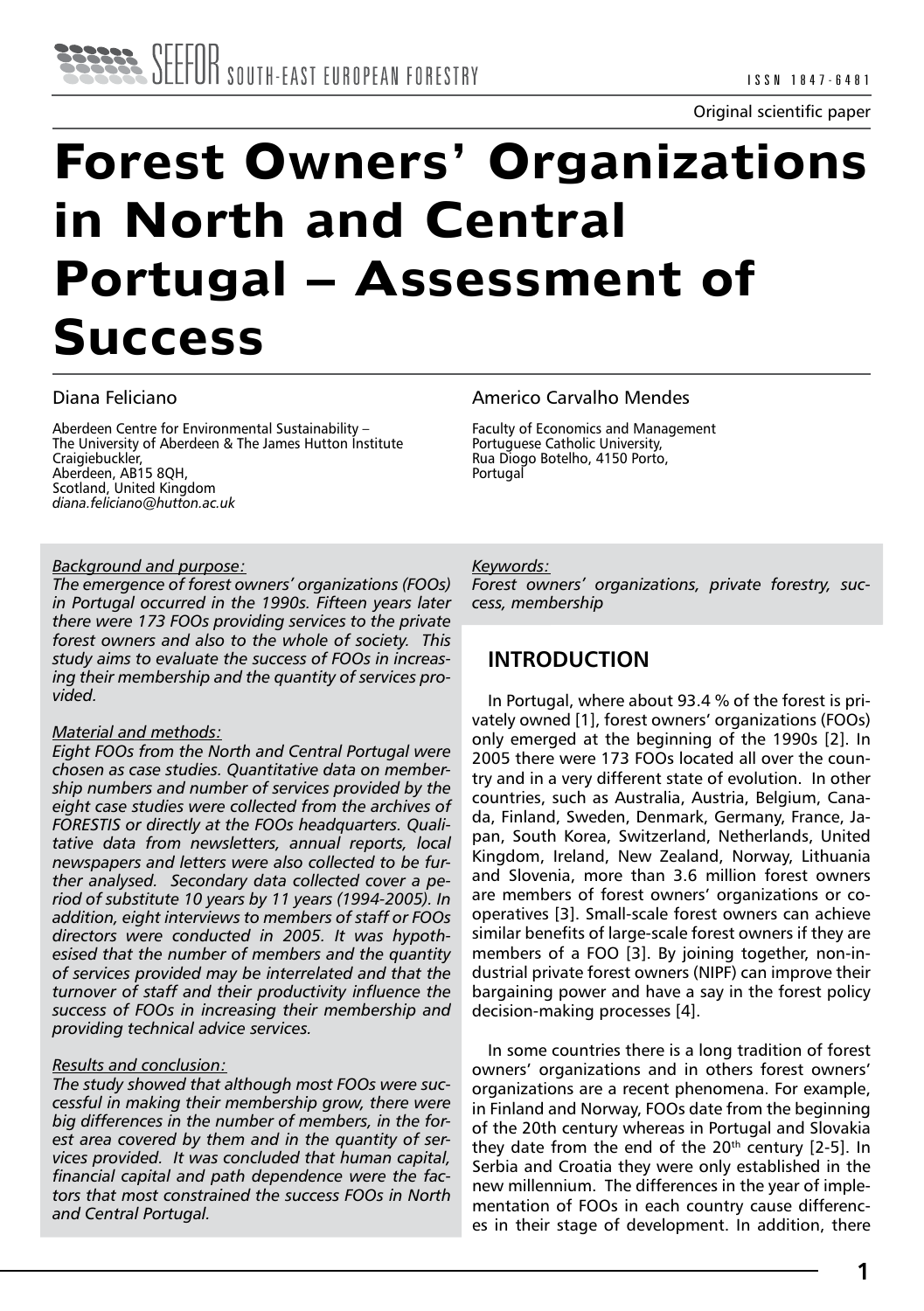are also several organizational models according to the different political, natural and cultural contexts of each country. For example, in Norway, the main objective was the marketing of wood, but nowadays increased attention is been given to sustainable forest management [2-5]. Other examples of common marketing of wood for FOOs members are Central and Eastern European countries such as Slovakia [6]. In Finland, Slovenia and Canada, FOOs own machinery rings that allow forest owners to share equipment for forest works and construction of roads [3]. In Portugal, FOOs started by giving support to forest owners in writing up the applications for incentive systems to forest investment and by providing services in order to reduce the risk of forest fires [7]. In Romania, FOOs are still dealing with the issues associated to land restitution characterised by a gradual increase of the private forest ownership after the communist regime [5].

Traditionally, FOOs were area-based entities dealing with support to private forestry in specific tracts of land. Historically, many FOOs were closely affiliated to farmer federations. In the present, however, some new challenges are emerging throughout Europe rural out-migration of forest owners, leading to absenteeism, the ageing of active forest owners and the decline of active management by forest owners [12]. Those who inherit forest holdings often live at a distance from them. The historic local stewardship of forests for subsistence or market needs is declining in many countries. Active management has not been helped by low timber prices. FOOs have had to address these challenges and the successful ones are doing so.

This paper aims to examine, for the first time, the differences in the number of members and in the quantity of services provided to the members of FOOs located in North and Central Portugal. It also aims to examine the main constraints facing these FOOs to increase their membership and the quantity of services provided. It was considered that the number of members and services provided to their members over the years are indicators of FOOs' success in achieving their mission of organizing the collective action of private forest owners in North and Central Portugal. According to Mendes et al [8], private forest owners contribute to sustainable forest management when they become collectively organized through the setting up of organizations that support the cooperation among themselves and represent and protect their common interests in their interactions with other stakeholders.

It was hypothesized that the number of members and the quantity of services provided may be interrelated and that the turnover of staff and their productivity are important to increase the membership of FOOs and the quantity of services provided.

# **THE ORGANIZATION OF PRIVATE FOREST OWNERS IN PORTUGAL**

In 1986, with the entry of Portugal into the European Union, private forest owners benefited from a set of programmes and financial incentives for afforestation, reforestation and improvement of existing forest stands [1-9]. The first programme was the Forest Action Plan (PAF in Portuguese initials) which run from 1986/87 to 1996, and subsequently the Forest Development Programme (PDF in Portuguese initials) which run from 1994 to 1999. In the first programme, there was funding to set up a forest extension service which could support the establishment of FOOs, but this action was not implemented [5].

Because of the increasing demand for technical assistance by the NIPF owners driven by the existence of such programmes and the inexistence of a forest extension service capable of responding to this demand, FOOs started to emerge, mostly in the North and Central Portugal where small scale forestry prevails. The growing risk of forest fires which is relatively more severe in those regions also made forest owners increasingly aware of the benefits of collective action [1-10].

In North and Central Portugal a major initial step for the establishment of FOOs was the creation of FORESTIS (initially named "Forest Association of the North and Centre of Portugal" and now called "Forest Association of Portugal") in 1992. The main original mission of FORESTIS was to support the creation of local FOOs mostly in the small scale forestry regions of North and Central Portugal. This organization was relatively successful in accomplishing this mission, so that it gradually moved more to a position of becoming a federation of local FOOs representing their interests at the national and international levels. By 2005, from the 173 organizations registered as FOOs by the State Forest Services, 27 of them were represented by FORESTIS. It should be mentioned that some of the existing organizations have not much more than a nominal existence, or are mostly agricultural organizations without a strong engagement in forestry.

# **THEORETICAL FRAMEWORK**

In Europe, there are several organizational models for FOOs emanating from different political, natural and cultural contexts [2-5]. The socio-economic context surrounding FOOs determines the objectives and the type of services provided [11]. In Norway, for example, the main objective is the marketing of timber, in Portugal it is to provide technical advice and services aiming at the reduction of the risk of forest fires and in Finland, Slovenia and Canada, FOOs own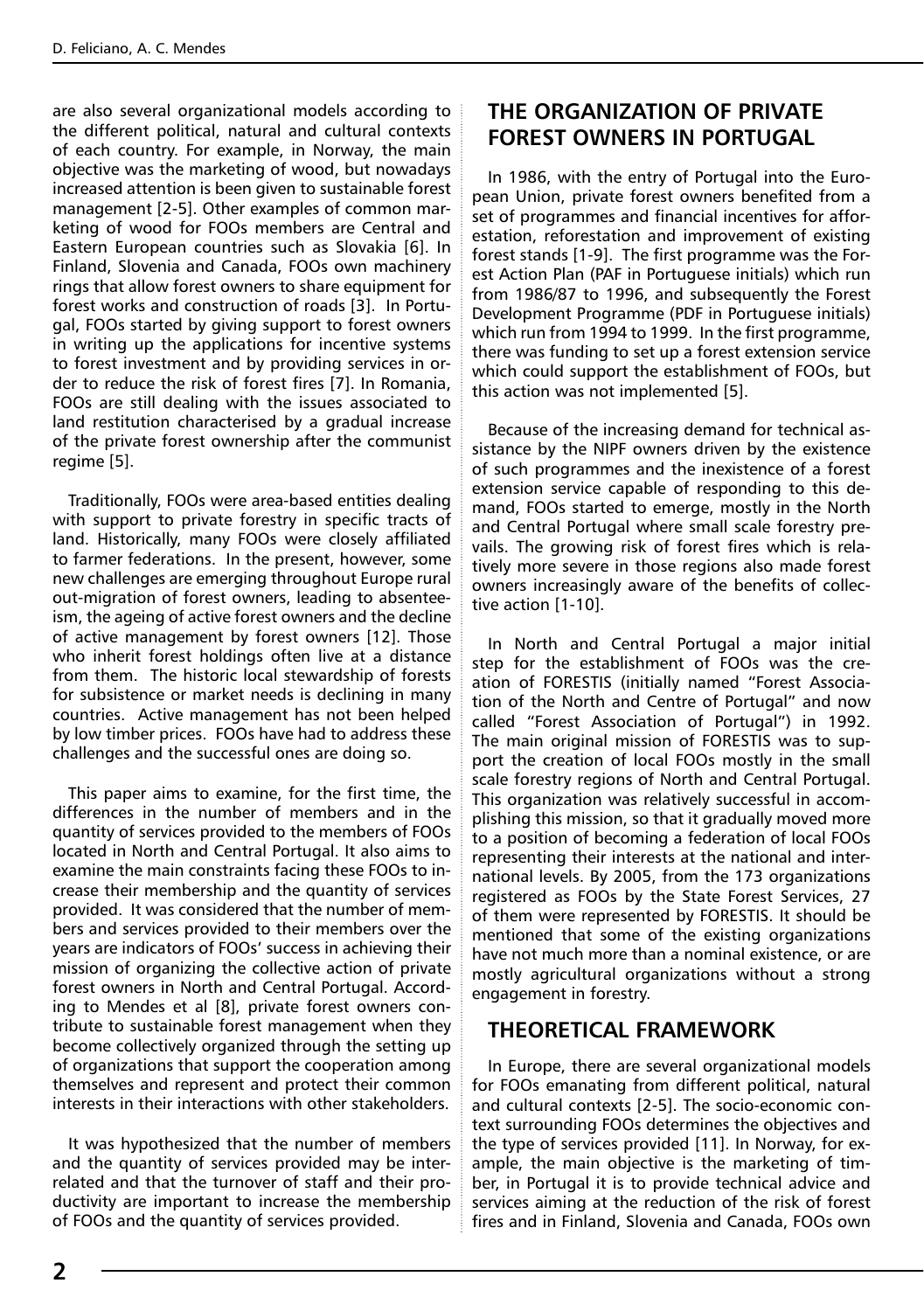equipment and machinery rings [5]. Torrijos et al [12] state several advantages of FOOs, namely to promote action among small-scale owners, to improve the profitability of non-industrial private forestry, to promotion forest multi-functional uses and to promote a sustainable use of forest resources. In economic terms, the range of services provided by FOOs falls in the following categories [2]:

*Private services:* e.g. technical advice, harvesting, or marketing services provided to each individual member;

*Club goods:* e.g. the implementation of a forest certification scheme;

*Public goods:* e.g. the contribution to the reduction of the risk of forest fires or to the increase in the provision of positive forest externalities such as landscape quality, climate regulation or recreation.

According to Olson's "selective incentives" theory [13], the voluntary contribution to the provision of public goods by joining an organization delivering that kind of goods is stimulated by the joint production of these goods with private goods or services benefiting the individual members who decide to join in. Since the main purpose of an organization (FOOs and others) is to further the interests of their members, and if the success of an organization is described as the capacity to achieve its objectives [14], a FOO is successful if it is capable of organizing collectively the forest owners with land within its boundaries. In this study, the delivery of an increasing volume of forest services and the increase in the number of members were considered as indicators of the FOO ability to organize collectively the forest owners and to contribute the sustainable forest management of the region were it is implemented.

Following a similar approach to the one proposed by Mendes [2], the supporting and impeding factors to FOOs success can be identified by looking at this kind of organization as structured in terms of principal-agent relationships. That is, relationships between a principal, who delegates or hires an agent to perform a work [15]. In the case of FOOs, these relationships occur between the members of the board of directors and the FOOs' staff and between the members of the FOOs and the FOOs themselves, represented by their staff and directors. This study focus on the relationships between the FOOs and the private forest owners who joined in by assuming that the staff and directors embodied the societal goal of promoting the collective action of those owners. The FOOs were, therefore, considered to be the principal and the forest owners the agents.

To increase the number of members and of services provided, the principal faces the following types of constraints:

a) *Feasibility constraints:* to get more members and to increase the quantity of services provided to the members, FOOs depend on the availability of human, physical, financial, and social capital.

Human capital: The human capital embodied in the staff and members of the board is crucial for the performance of the organization. The accumulation of that human capital comes not only from their educational background and experience exogenous to the organization, but also from the experience of working in the organization [16]. Given the nature of the services provided by FOOs where the knowledge of local conditions and specific characteristics of local forest owners matter, organization-specific human capital accumulation is very important for the performance of an organization.

Physical capital: Even though the quality of human capital is of crucial importance, appropriate office space and office equipment, vehicles and other physical capital are also needed for the activities of FOOs at least at a minimum level of supply below which the organization cannot work.

Financial capital: In Portugal, FOOs were set up with very insufficient equity to provide for the financial needs of their operations where a great deal of services are of a public goods nature, or are private services provided to forest owners at prices below average production costs. To survive, FOOs apply to public financial incentives to forestry and other activities where they may fit. This usually involves substantial transaction costs in terms of the time and other efforts needed to prepare and do the follow up of the applications. Also, when applications are approved for funding often there are long delays between the time the money is spent by the FOOs and the time the reimbursement by the incentive scheme is paid.

Social capital: Social capital in the sense defined by Coleman [17] can be accumulated through external networks (outward looking) and internal networks (inward looking), according to the terminology proposed by Putnam [18]. In the case of the staff working for the FOOs, the internal networks are the relationships connecting them to their members. The external networks are the connections of the organization with other organizations (other FOOs, municipalities, Forest Services, other public agencies, forest contractors, forest industries, research institutions, etc.). When these relationships have a cooperative nature they may have an important role in the development of the organization.

Characteristics of the socio-economic and environmental context: The socio-economic and environmental context in which the FOO operates is a conditioning fac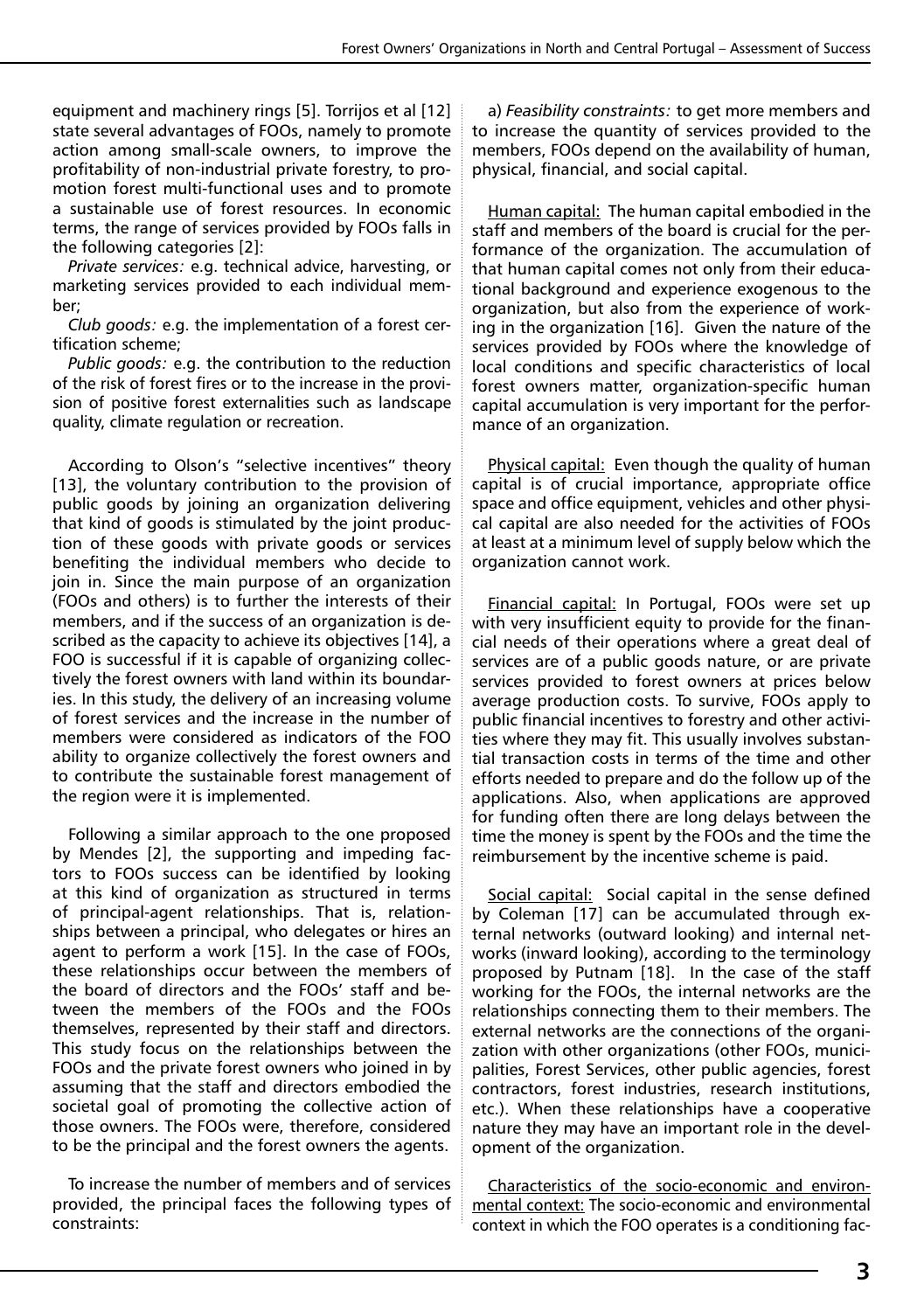tor of the availability of resources and the easiness with which the organization accomplishes its activities [14].

*b) Individual rationality constraints:* Without selective incentives to motivate participation, collective action is unlikely to occur even when large groups of people with common interests exist [13]. Membership to a FOO is a voluntary action, thus, to become members of a FOO the services that members get from this organization have to make them better off. The provision of these services has to be designed, therefore, in order to meet this constraint of members' welfare improvement and consequently, to contribute to the FOO development.

*c) Incentive compatibility constraints:* There are asymmetric information problems of various types in the functioning of FOOs. Moral hazard and adverse selection problems may exist in the relationships between the organization and its members when the staff does not have perfect information about the members' actions or characteristics which are relevant for their deals with the organization [19]. This is likely to happen in a country without cadastre for most of its forest land. To cope with these problems a FOO has to be managed by providing appropriate (positive and negative) incentives the forest owners to behave in a way that is compatible with the development of the organization.

d) *Path dependence:* Since we are dealing here with the history of human organizations, it is possible that the conditions (economic, social, cultural, political) prevailing at the moment when they got started may have an influence in the subsequent stages of their development [20].

# **MATERIALS AND METHODS**

To assess of the success of Portuguese FOOs in increasing the number of members and the quantity of services provided to their members a case study approach was followed. The case study approach is appropriate when the research questions are of the types "how" and "why" and the researcher does not have much control over the events which are currently evolving within their real context [21]. In addition, with no quantitative database available about the structure and operations of FOOs in Portugal, it was not feasible to collect quantitative data about all the existing FOOs and in a complete way for each of them. As it will be seen, there are many missing values in the quantitative data reported in the next section and, therefore, there will be no attempt to estimate quantitative models.

By taking the cases of the FOOs which was possible to observe in the time frame of this study, the main purpose here is not so much to examine the empirical validity of a theoretical hypothesis, but to specify for those cases the theoretical framework proposed in the previous section, still as an hypothetical explanation for the evolution and success of those organizations. The case studies correspond to eight FOOs affiliated with FORESTIS, the most representative federation of FOOs for small-scale forestry in Portugal. As it was said in a previous section, this type of forestry and the strongholds of FORESTIS correspond to North and Central Portugal. Some of the eight FOOs chosen for this project are the oldest ones among those affiliated with FORESTIS. The group of FOOs was chosen in order to cover a representation of the various sub-regions of North and Central Portugal, different years of implementation, different environmental and social contexts and different management strategies. The eight FOOs chosen were:

- AFEDV: Associação Florestal de Entre Douro e Vouga,
- AFL: Associação Florestal do Lima,
- *• AFLODOUNORTE:* Associação Florestal do Douro Norte,
- AFVS: Associação Florestal do Vale do Sousa,
- APFLOR: Associação dos Produtores Florestais de Pedrógão Grande,
- SFATB: Secção Florestal do Alto Tâmega e Barroso-Cooperativa Agrícola de Boticas,
- *• PORTUCALEA:* Associação Florestal do Grande Porto,
- *URZE: Associação Florestal da Serra da Estrela.*

There were two stages of data collection. Firstly, quantitative and qualitative data was collected from the archives of FORESTIS. The sources of data included annual reports of FOOs activities, FOOs newsletters, financial reports, correspondence exchanged between FORESTIS and FOOs staff and news on forest issues published in local newsletters. Secondly, eight interviews were undertaken with staff members and, in some cases, with the members of the board of directors. At this stage, additional sources data not available at FORESTIS archives were provided by the staff and directors interviewed.

Data collected includes quantitative data on the evolution of membership numbers and of quantity of services provided by each case-study over the years as well as the total forest area owned by the members of each FOO. It also includes qualitative and quantitative data that was used as indicators of the constraints facing by the FOOs (principal) to increase the number of members and the quantity of services provided, and qualitative information on whether the FOOs members (agents) take into account the technical advice given by the staff or not. The constraints to the increase of membership numbers and quantity of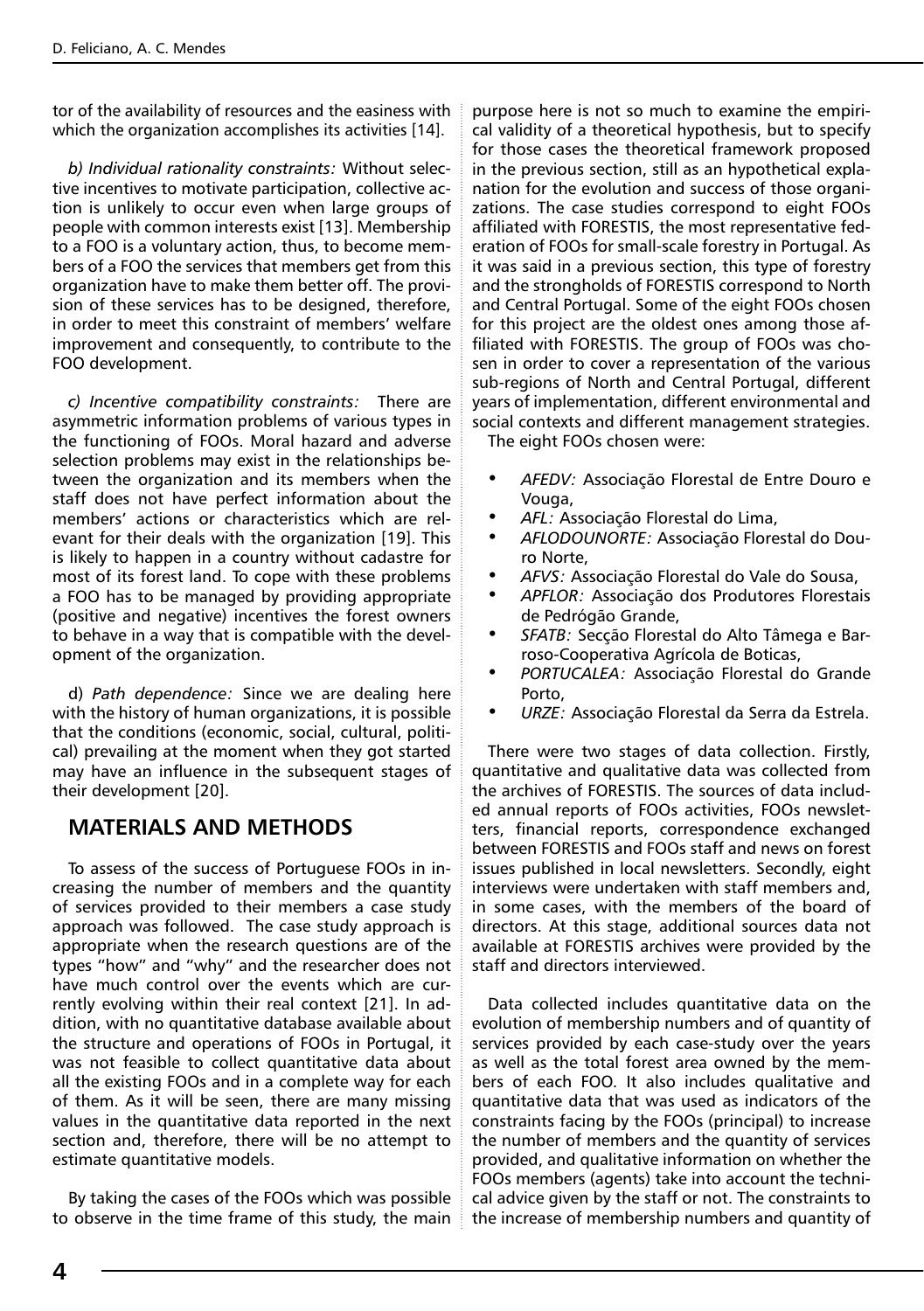services provided are feasibility constraints, individual compatibility constraints, incentive compatibility constraints and path dependence. To each constraint the following indicators were chosen:

## *a) Feasibility constraints:*

- Human capital: Number of staff members, training sessions attended by the members of staff, staff's turnover, staff's high education background;
- Physical capital: Availability of basic material needed to provide services of technical advice to the members (e.g. office, phone, internet access, ArcGIS software;);
- Social capital: Existence or not of external networks with other entities such as municipalities, other FOOs, regional Forest Services, pulp and paper industries;
- Characteristics of the socio-economic and environmental context: Data for this section is mainly qualitative and it was provided by the people interviewed. It covers information on the absenteeism or active management of forest owners in region, infrastructures such as forest roads, payment of membership fees, participation of forest owners in FOOs activities (e.g. meetings, seminars), predominant forest management systems and tree species existing in the region.
- b) *Individual rationality constraints*: The ratio between the number of technical advice meetings and the number of members of each FOO was the data used to examine these constraints. Meetings for technical advice happen between the forest owners who are members of the FOOs and the FOOs staff. The objective of these meetings is the provision of advice on forest management practices, forest policies or other forest-related issues. When the ratio between the number of meetings to provide technical advice services and the number of members is higher than one, it means than on average, the FOOs members asked for advice to the staff more than once. This was considered an indicator of the members satisfaction for the services provided by the FOOs' staff.
- c) *Incentive compatibility constraints*: The evidence of incentive compatibility constraints came from the interviews undertaken with the staff or board of directors. The question that gathered information on this type of constraint was: How do the FOO members take into consideration the advice given by the members of staff on forest management practices? Additional information published in the annual activity reports was also taken into account.
- d) *Path dependence*: Data on path dependence was collected by interview. It was asked to the directors and members of staff if any decision taken in the period of implementation its FOOs determined its subsequent trajectory.

# **RESULTS**

A comparative study aimed at identifying the relevant differences in the evolution of the number of members and quantity of services provided in each case study was undertaken. It was not possible to compare all indicators of success for all FOOs because of limited data availability.

# **Number of members and quantity of the services provided**

The evolution in the number of members is presented in Figure 1. The general trend is positive, i.e., there is an increase in membership over the years. There are differences, however, in the individual trend for each FOO which deserve further analysis. Some interesting differences can be noticed:

- AFVS and AFL initiated their activity in the same year (1994), but AFVS had much more members in 2005 than AFL. This difference is disproportionate with respect to the differences in the number of forest owners in the areas of the two FOOs. The same remark can be made about AFLODOUNORTE and PORTUCALEA, both started in 1997 and with a big difference in the number of members in 2005;
- A rapid increase in the membership of AFLODOU-RONORTE, APFLOR and URZE between 2000 and 2005.





#### *FIGURE 1*

## *Evolution of the number of members in each FOO between 1994 and 2005*

The total forest land owned by the members of each FOO is presented in Figure 2. AFVS stands out as by having reached the highest value for this indicator with all the others far behind. This means that for those with high rates of growth in the last part of the period covered by this data collection (AFLODOU-RONORTE, APFLOR, URZE), there was a large room for recruiting new members since the initial number of members was very small. The more intriguing cases are those (PORTUCALEA, AFL) where there has been a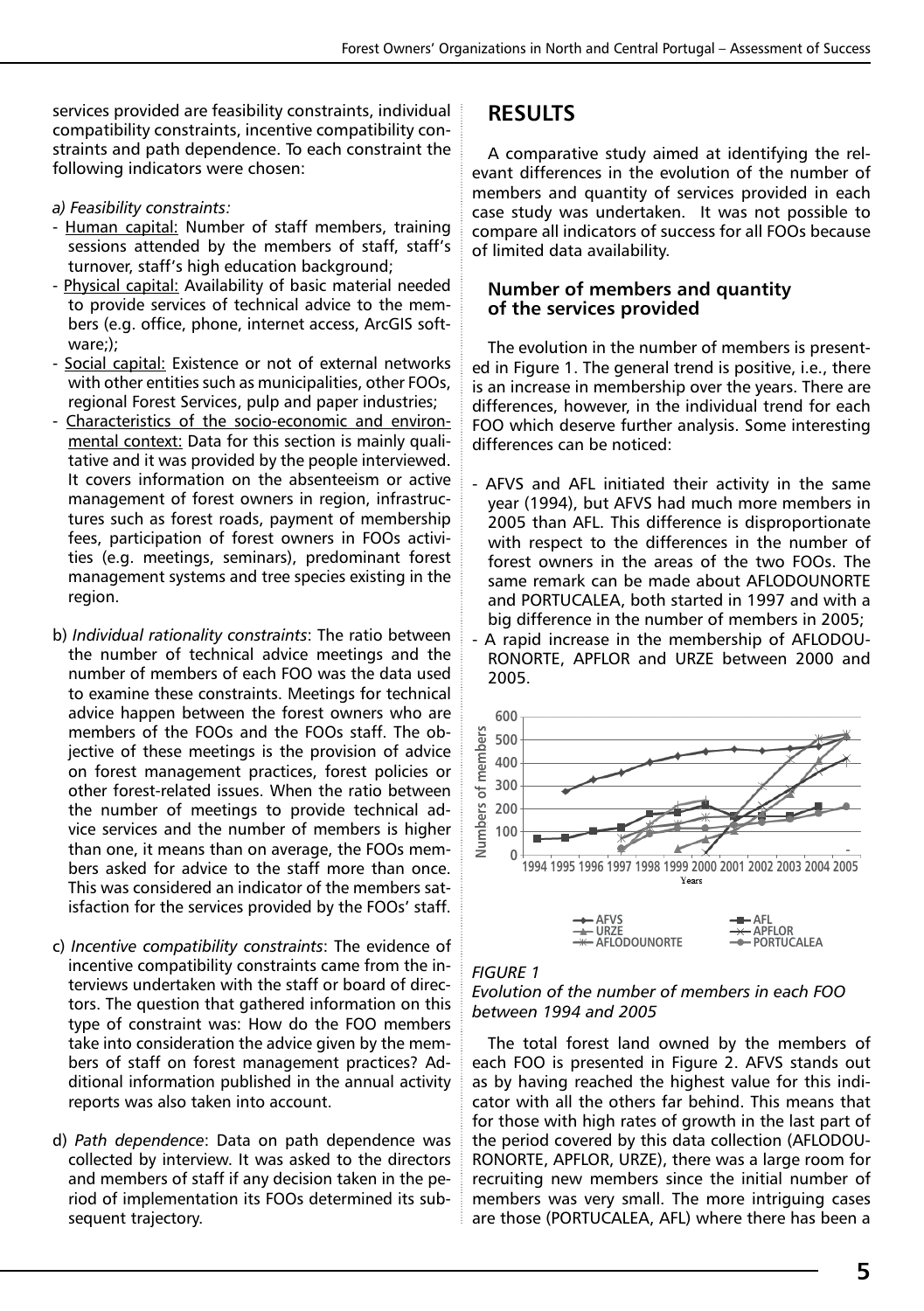

## *FIGURE 2*

*Percentage of forest area owned by the members of each FOO as a proportion of the total forest area in the territory of each FOO in 2005 (data not available for AFL and SFATB)*

slower growth in membership, in spite of a relatively large potential for recruiting new members.

Concerning the volume of services provided to the members (Table 1), data available was very scarce and it was only possible to collect information for a very small number of FOOs (AFVS, AFL, PORTUCALEA). Data covers the number of meetings between the staff and the FOOs' members to provide them technical advice on forest management, clarification on forest policies or any other forest-related issues.

Considering now the ratio of the number of encounters between the staff and the members with respect to the total number of members of each FOO (Figure 3), AFVS stands out very clearly for its fast increasing trends whereas AFL and PORTUCALEA have declining or stagnating ratios. For example, in 2005, each member of AFVS met, on average, a staff member nine times to ask for technical advice. In the cases of AFL and PORTUCALEA, the ratio is less than one which means that, on average, there were members that did not meet a member of staff to ask for technical advice even once.

It is also reported the ratio between the number of members of staff and the number of meetings for technical advice recorded in AFVS and PORTUCALEA (Figure 4). It can be noticed the big disparity existing when these two FOOs are compared. In 2005, in AFVS, each member of staff participated, on average, in about 1000 meetings with the FOO's members while in PORTUCALEA the number of meetings between the members of staff and the FOO's members was very low.

It is now compared the indicators of the constraints faced by FOOs in North and Central Portugal to increase their membership and the number of services provided. These indicators were mentioned previously in the methodological section.

### *a) Feasibility constraints*

#### Human capital

AFVS was the FOO with the highest capacity to provide technical advice services (Figure 3 and 4) and also the one with greatest increase in the number of members over the years (Figure 1). It should be noticed that in 2005, AFVS had only one member of staff more than PORTUCALEA (five against four). As the services provided by the FOOs in North and Central Portugal are similar, this may indicate that AFVS' staff was more able to recruit new members and to provide them technical advice services than the PORTUCALEA's staff. Another hypothesis is that the AFVS' staff is better managed than the PORTU-CALEA's staff.

| <b>TABLE 1</b>                                  |  |
|-------------------------------------------------|--|
| Number of technical advice meetings in each FOO |  |

|                   | 1996 | 1997 | 1998 | 1999 | 2000 | 2001 | 2002 | 2003 | 2004 | 2005 |
|-------------------|------|------|------|------|------|------|------|------|------|------|
| <b>AFVS</b>       |      | 173  | 365  | 866  | 1194 | 1535 | 1906 | 2006 | 2841 | 4776 |
| <b>AFL</b>        |      | 93   | 126  | 149  | 175  | 140  | 85   | 63   | 93   | 126  |
| <b>PORTUCALEA</b> |      |      |      | 25   | 30   | 25   | 115  | 52   | 59   | 63   |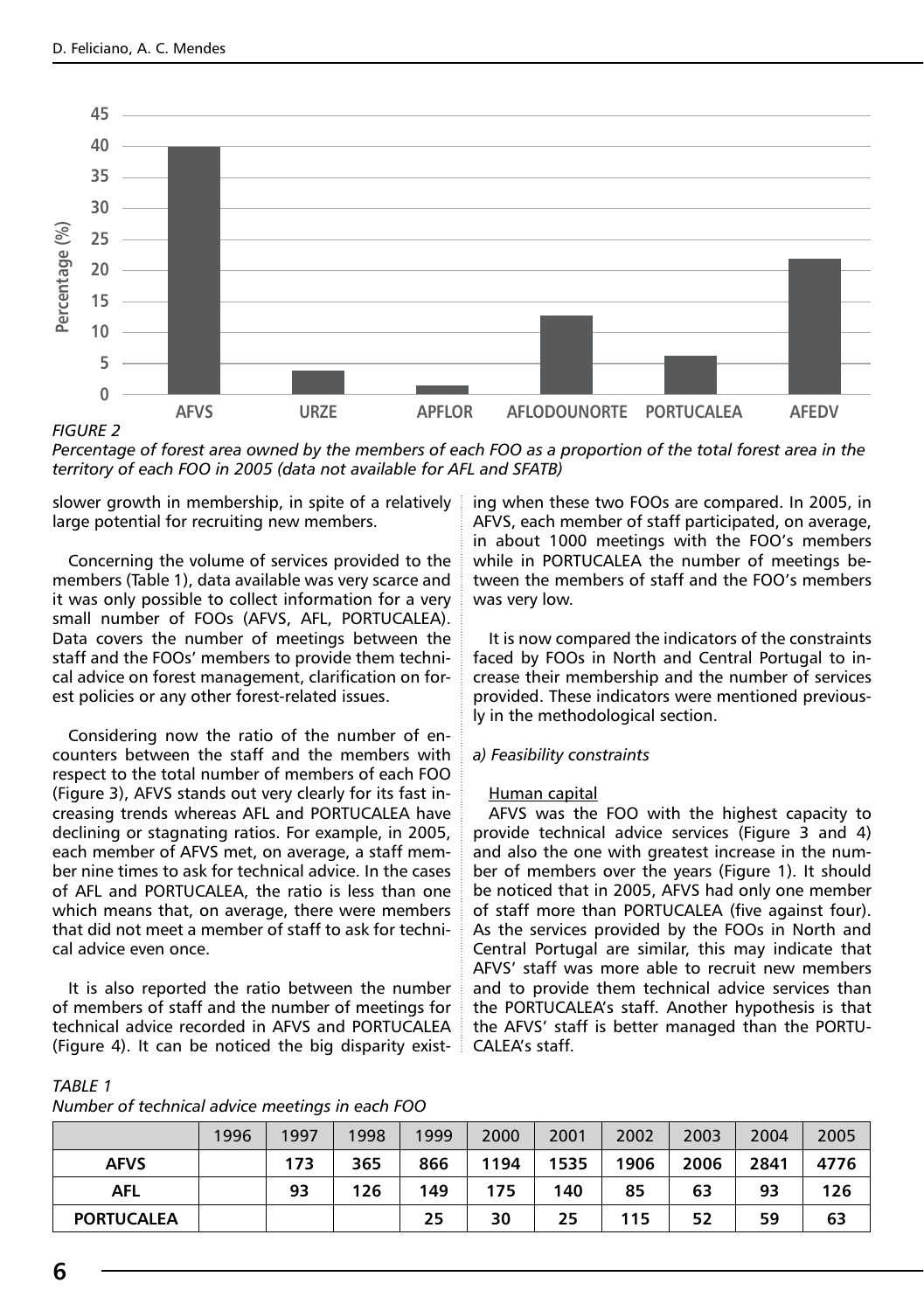

# *FIGURE 3*





# *FIGURE 4*

*Ratio between the number of technical advice meetings and the number of staff members in AFVS and PORTUCALEA*

Another indicator related to human capital is the turnover of staff. It is considered that a higher turnover of the members of staff corresponds to less human capital accumulated within the organization over the years. AFVS, URZE and AFLODOUNORTE were the organizations with the lowest turnover in its technical staff and PORTUCALEA and AFL the organizations with the highest turnover.

In terms of high education background of the staff, no significant differences were found between the FOOs studied. Some differences were found, however, in the number of training courses or seminars

# *TABLE 2*

*Financial indicators*

attended by the staff after being hired by the FOOs. AFL and AFEDV were not very enthusiastic in supporting their staff to attend this kind of training. AFVS, SFABT and PORTUCALEA showed great support to their staff in attending training sessions.

# Physical capital

There were no significant differences in physical capital endowment between the eight FOOs studied. This physical capital usually consisted in an office that was usually rented or provided free of charge by local authorities, some office equipment, telephone and internet, tools for forest works, and pick up trucks.

# Financial capital

This factor was mentioned in the interviews as having a very important influence on the success of FOOs. This may have happened because FOOs started with an amount of permanent capital very insufficient to make them at ease in terms of providing for the short term needs of their operations. By far, the major source of funds of all of them in this initial stage of their lives was what they could get by applying to financial public incentive programmes cofunded by the European Union, or simply national. Usually these programmes did not provide any cash advance, so the FOOs first had to implement and pay the actions supported by these programmes in advance and get partially reimbursed afterwards. Often there were long delays between the moment of spending the money and the moment of being reimbursed causing difficulties to FOOs to pay the staff wages and other expenses on time. This was pointed out as a factor of high staff turnover and a constraint to the recruitment of new members because the members of staff were busy trying to apply for new funding or simply trying to get a faster reimbursement of the money previously spent.

There are differences between the FOOs observed in terms of their degree of autonomy concerning public funding (Table 2). The FOOs which were less dependent of public funding, i.e., with higher percentage of

|                                                       | <b>AFVS</b>   | AFL           | UR7F             | <b>APFLOR</b>    | <b>AFLODOUNORTE</b> | <b>SFATB</b> | <b>PORTU-</b><br><b>CALEA</b> | <b>AFEDV</b>  |
|-------------------------------------------------------|---------------|---------------|------------------|------------------|---------------------|--------------|-------------------------------|---------------|
| Net income over the<br>vears<br>(% of total revenues) | $[15-62]$     | $[4-55]$      | $[13-29]$        | $[27-58]$        | $[2 - 25]$          | n.a.         | $[13 - 26]$                   | [5-28]        |
| Time period                                           | 1995-<br>2005 | 1995-<br>2003 | 2002-<br>2005    | 2000-<br>2003    | 1999-2004           | n.a          | 1998-<br>2005                 | 1998-<br>2001 |
| No of years with net<br>income $<$ 0                  |               | 3             | 0                |                  |                     | n.a.         |                               | 4             |
| Time period                                           | 1995-<br>2005 | 1995-<br>2003 | $2002 -$<br>2005 | $2000 -$<br>2003 | 1998-2001           | n.a.         | 1998-<br>2005                 | 1998-<br>2000 |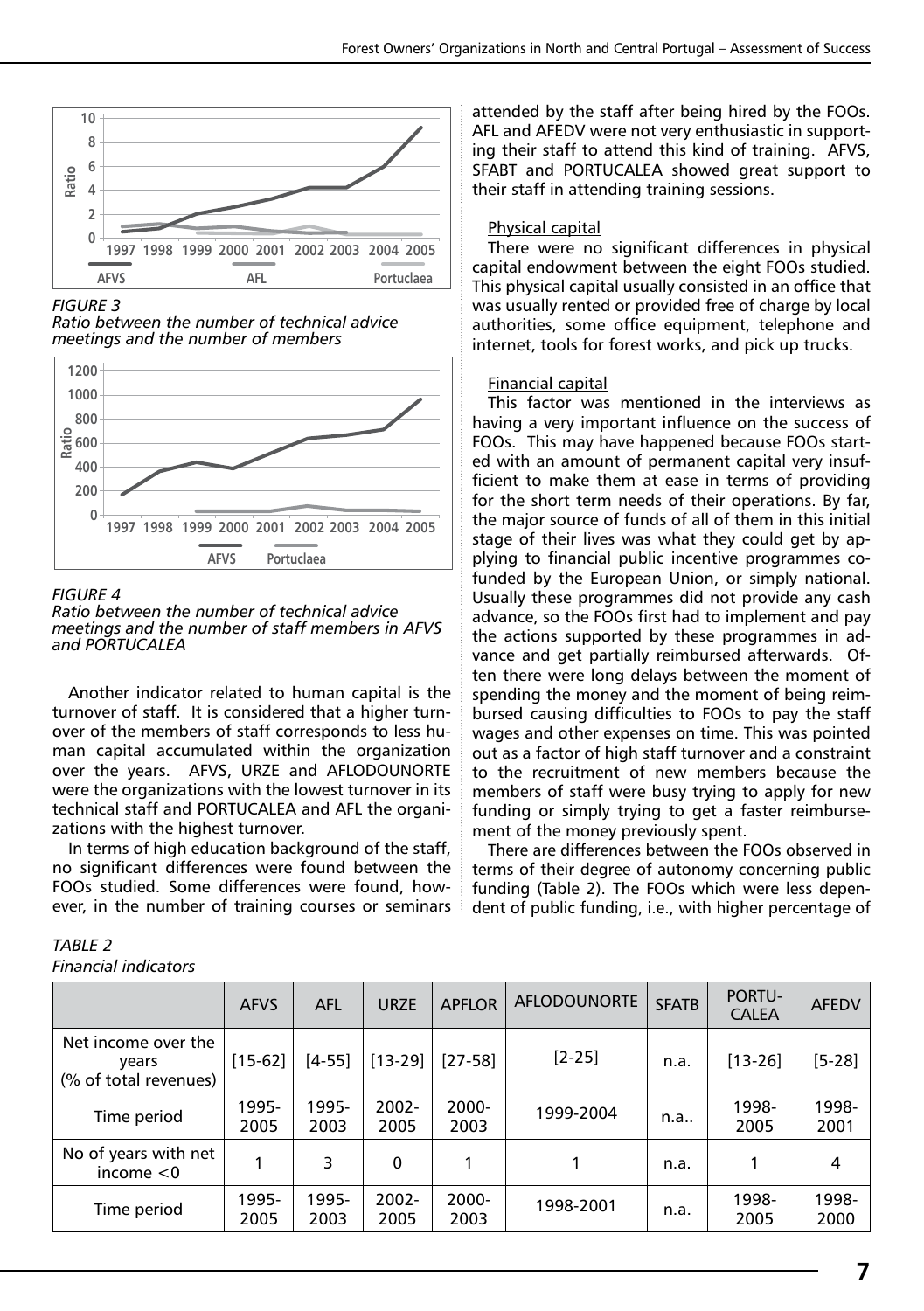total revenues in the given range of years, were AFVS, APFLOR and URZE. In addition, AFVS only had one year with negative net income and URZE managed to have four years with positive net income. Again, it seems to exist here some connection between less dependency of public funding and the evolution in the number of members and quantity of technical advice services provided to the members, in the FOOs studied.

## Social capital

The major external stakeholders of FOOs were the municipalities, the universities with forest education and pulp and paper industries. No major differences were found here between the FOOs in terms of the intensity and quality of their relations with this kind of stakeholders.

## Characteristics of the socio-economic and natural context of the FOOs

One of the characteristics of the socio-economic context considered important by the staff and members of the board of directors interviewed was the ageing of forest owners and the tendency for out-migration of the rural population. Their views on how these facts influence the success of the FOOs to get more members and for them to provide more services differed from one FOO to another. In one hand, AFL and AFEDV considered these facts to be a constraint on their activities. In the other hand, URZE, and APFLOR considered these facts to be an opportunity for the development of their services in response to the growing difficulties of forest owners to manage their forests. In the case of AFVS, because most forest owners live no further than 40 km from their forest holdings, their willingness to manage their forests, to become members of the organization and to ask for forest services was perceived to be higher than in regions affected by land abandonment.

Another factor mentioned to be relevant in the success of FOOs was the surrounding natural environment. Members of staff and directors of AFVS, AFEDV and APFLOR stated that it was favourable for their organization to be in a region suitable for growing tree species with commercial value such as eucalyptus and maritime pine. In the case of URZE, whose territory is mostly in a natural conservation area, the organization seems to be more oriented towards a multifunctional approach, with the members of staff having other professions besides foresters (e.g. environmental and agricultural engineers).

# *b) Individual rationality constraints*

It was assumed that for a forest owner to become and remain member of a FOO he/she was better off in this condition than staying out. The more the FOO is able to benefit its members, the more they will demand its services. In the same line of thought, it was assumed that forest owners were better off by being a member of a FOO when the ratio between the total number of times the members met the FOOs' staff for technical advice services from the FOO and the total number of members over the years. In the case of AFVS, the ratio increases by increased for the period covered by data collected, reaching a ratio of almost 10 in 2005. In the cases of PORTUCALEA and AFL the ratio hardly ever reached one (Figure 3). This fact may indicate the satisfaction of members by the technical advice services provided by AFVS' staff.

## *c) Incentive compatibility constraints*

Data collected during interviews with staff members and board the directors did not indicate the existence of opportunistic behaviours of members in the use of the services provided by the FOOs studied. It was stated in unanimity that forest owners demanded services from the FOOs with a true interest in improving the management of their forests. It was mentioned that the FOOs' staff closely monitored the provision of services, decreasing the possibility of incentive compatibility constraints.

# *d) Path dependence effects*

Apart from AFVS, which started with 250 members, the remaining seven FOOs studied were created by a small group of forest owners, together with other people concerned with forest-related issues. FORESTIS had an important role in their start up. So, in all of them the affiliation with FORESTIS remains. Also, some of the founding members have kept a leading position in the board of directors, if not from the very beginning, at least since very early years in the lives of these organizations. Their strategies, internal organization and external relations have been, therefore, strongly influenced from what happened in the initial stages of their existence.

# **DISCUSSION**

Data collected and the comparative study undertaken revealed that there was a positive trend in the evolution of the number of members over the years for most of the FOOs studied. Some FOOs, however, were able to increase their membership faster than others as is the case of APFLOR, URZE and AFLODOUNORTE (Figure 1). An interesting aspect is that these three FOOs were not those covering the highest forest area but AFVS (Figure 2). This aspect leads to suppose that a combination between the number of members and the area of forest owned by these members is likely to be a more effective indicator of the success of FOOs in organising forest collective action than only the increase in the number of members over the years.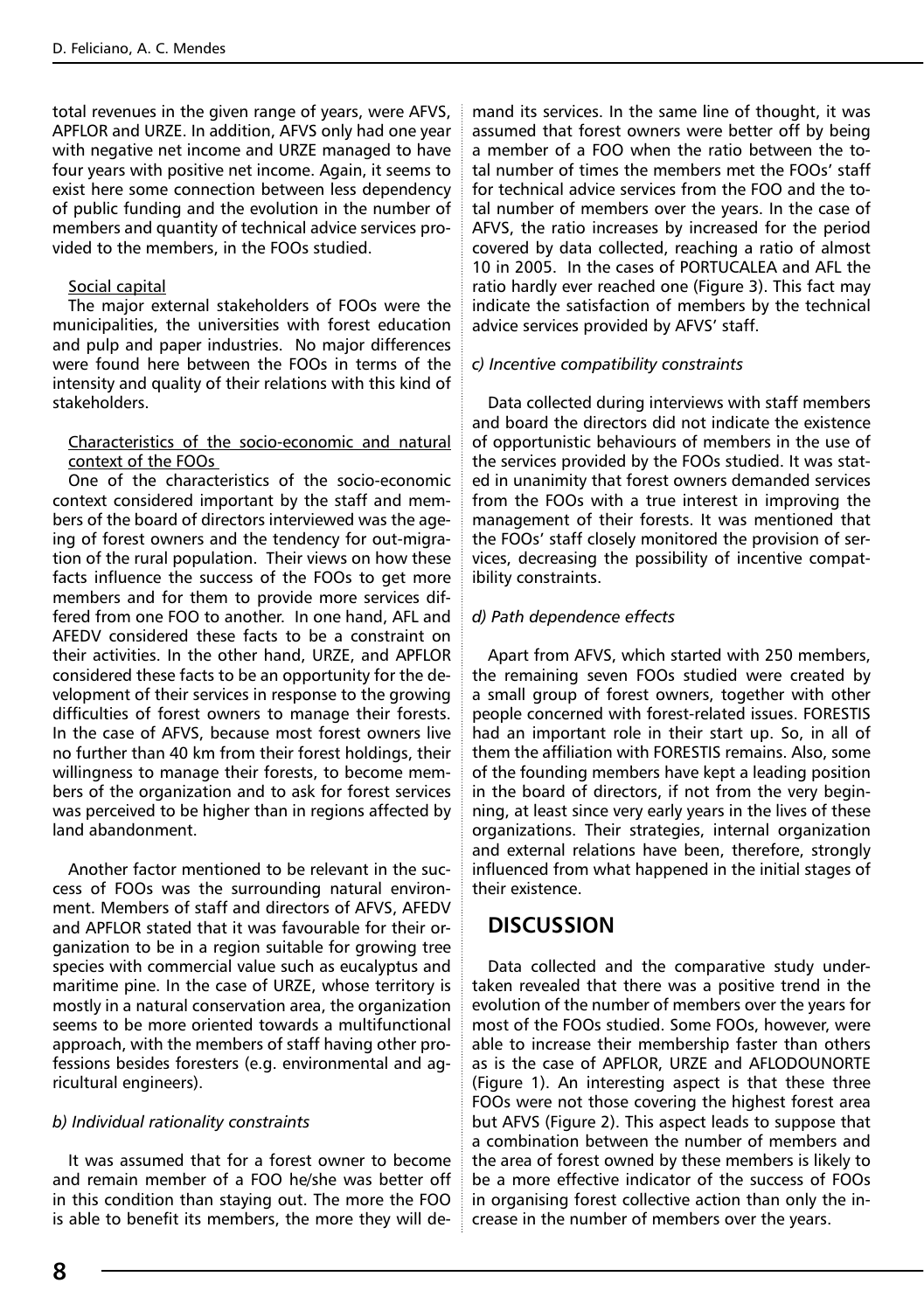In relation to the number of services provided, it was estimated a high ratio between the number of meetings for technical advice and the number of members in AFVS, this suggesting that the level of satisfaction of the members for the services provided was high (Figure 3). A big discrepancy (almost a tenfold) in the number of meetings for technical advice per member of staff in AFVS and PORTUCALEA was found (Figure 4). As mentioned before, this may indicate poor staff management or low staff productivity of the staff in PORTUCALEA and a high productivity or better management of staff in AFVS, reflecting its higher number of members and services provided. It is difficult to corroborate this, based in the comparison of only two cases because even though the services provided by the FOOs studies are similar, there are always some differences in their strategy. The case of URZE is an example of a FOO where part of the services provided is related to conservation issues because this organization is located and has members who own forest area within the boundaries of the Natural Park of Serra da Estrela.

In terms of services provided, there seems to be a positive correlation between the number of members and the number of services provided. This correlation implies circular causation, i.e., on the one hand the increasing number of members generates a higher demand for the provision of services and on the other hand, the increasing number of services provided by a FOO contributes to attract a higher number of members.

There is some evidence pointing to the hypothesis that two factors contributing to sustain this mechanism are a relatively low turnover in the FOOs staff and a relatively high productivity of this staff. It was often mentioned during the interviews that the members of staff with more years of experience in the same FOO were more knowledgeable about the forest area and forest owners and were more effective in accomplishing their tasks of recruiting new members and providing quality services to the existing ones. Since the recruitment and the design of incentives provided to the staff are under the responsibility of the board of directors, this means that the composition of this body is also likely to have strong influence in the success of the FOOs.

After the identification of these correlations and despite the gaps in data collected, another factor that seems to contribute to the success of FOOs is the lack of individual rationality constraints. In the case of AFVS, the satisfaction of the members by the services provided indicates they are likely to ask for more services and that they are better off by being members of this organization.

The financial capital is expected to be another factor influencing the success of FOOs in increasing the

number of members and of services provided since less dependency of public funds appears to be associated with higher number of members - cases of AFVS, URZE and APFLOR. Even though all FOOs were implemented with low financial resources, which may have limited their success in the long-term, the management of financial capital towards less dependency of public funds appears to have positive repercussions on the turnover of staff and consequently their productivity. This contributes to an increase in the recruitment of forest owners and the faster delivery of technical advice services.

In what is concerned to the characteristics of the socio-economic and natural environment surrounding the FOOs it is important to notice that the proximity of the forest owners to their land and willingness to manage their forests in the area where AFVS is implemented coincide with the highest number of members and services provided in this organization. This suggests that this may also be a factor contributing to the FOOs' success.

Finally, it is considered that the effects of path dependence are also relevant in the success of FOOs. Even though the services provided by the FOOs studied were similar, the trajectories followed by each FOOs were very different and that was likely to have influenced their strategy in recruiting forest owners and providing technical advice services.

# **CONCLUSIONS**

This study has highlighted some important questions about the success of FOOs in Portugal. Even though this study covered a small number of cases and there are gaps in the data collected it seems possible that the capacity to maintain the staff and to give technical advice that satisfy the members are the most important features of the success of FOOs in organizing forest collective action in North and Central Portugal.

It is recommended that a second study is undertaken with more cases and supported by better data in order to assess empirically the hypotheses explored here. For this to be possible there is the need, however, for an improvement in data recording on the FOOs activities, as for example the number of technical advice meetings between the staff and the FOOs' members. With more activities covered and more information recorded, it is likely that a better comparison between indicators of FOOs' success can be made, new indicators can be proposed and more reliable conclusions can be taken.

The assessment of the success of FOOs in Portugal and in other countries where they are highly dependent of public funds is a delicate, but very important matter that may be essential for the survival of the best. In Portugal, FOOs still struggle to subsist essen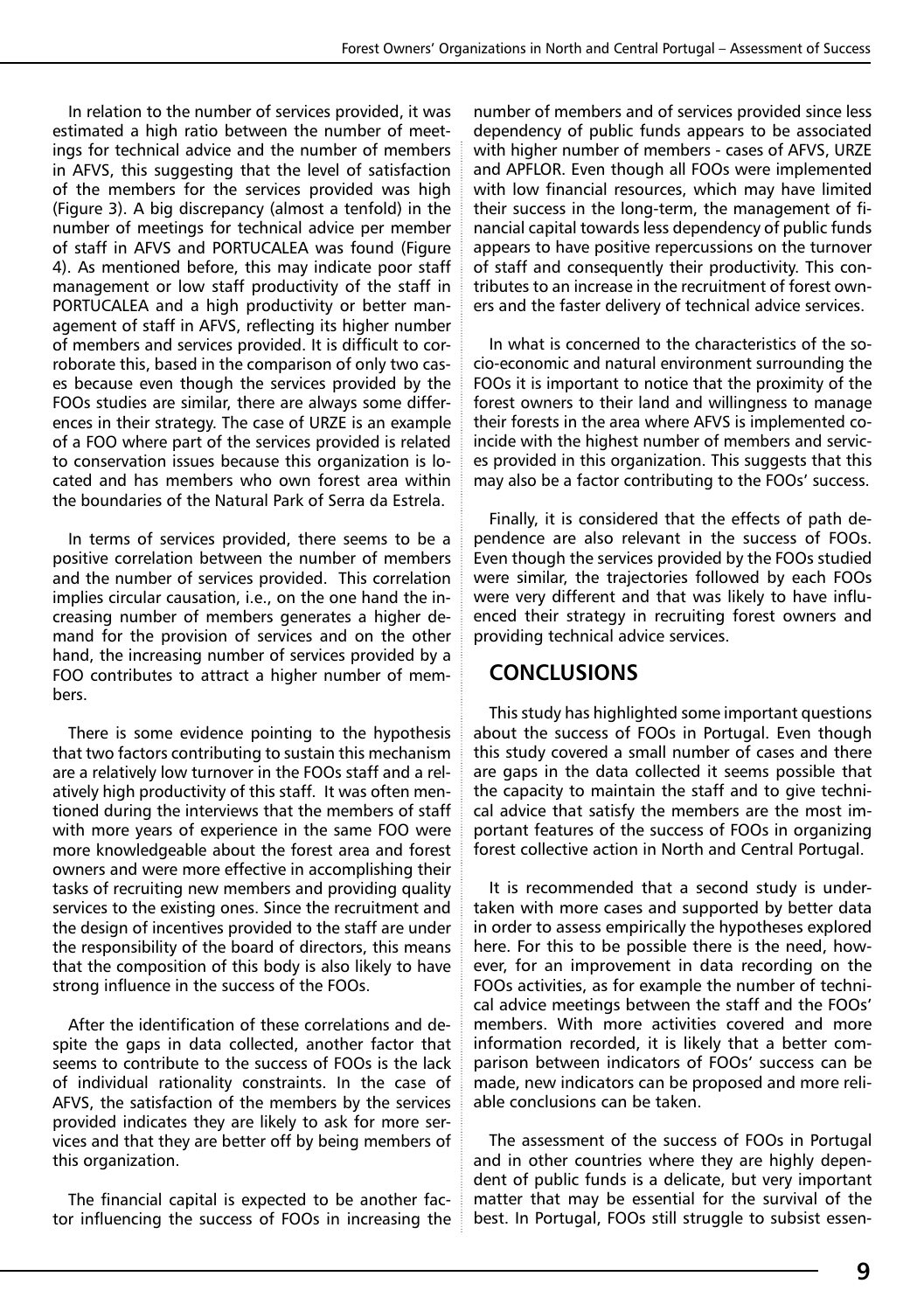tially because most of the services they provide have the characteristic of public goods, such as, for example, the reduction of the risk of forest fires. In addition, small- scale forest owners, who are the main type of forest owners in the North and Central Portugal do not own large forest areas from which they could make profit and be able to pay for highly priced forest services. These reasons contribute to the FOOs dependence of public funds which are scarce and rarely paid on time. Since State funding does not differentiate between the FOOs that are successful in increasing the membership and the quantity and quality services provided and those that are not, they all struggle to get their bills paid in the end of the month. If there wasa mechanism of competition that could recognize and reward the most successful FOOs, they would certainly improve the services they provide and concentrate more efforts in recruiting more members which consequently would make them to become stronger

at organising forest collective action. This would be a major step when it comes to their contribution to the sustainable forest management and development of forest innovative projects in the region where they are implemented.

The results of this study expose some big differences in some indicators of FOOs success but so far, there is no recognition of this fact by government entities. Since there is a strong element of public good provision in the operation of FOOs, it is recommended that the distribution of public support becomes much more closely linked to success than is currently the case.

# **Acknowledgments**

The authors would like to thank Prof. Bill Slee for his valuable comments and contributions.

# **REFERENCES**

- 1. MENDES A M S C, FELICIANO D, TAVARES M, DIAS R 2004 The Portuguese Forests. Research Report prepared for the EFFE Project – Evaluating Financing of Forestry in Europe. Porto: Faculty of Economics and Management – Portuguese Catholic University. Available at: http://ideas.repec.org/p/cap/wpaper/132007. html. (Accessed: 21 May 2007)
- 2. MENDES A M S C 2006 Implementation Analysis of Forest Programmes: some theoretical notes and an example. *Forest Policy Econ* 8 (5): 512-528
- 3. KITTREDGE D B 2005 The cooperation of private forest owners on scales larger than one individual property: international examples and potential application in the United States. *Forest Policy Econ* 7 (4): 671-688. Available at: http://harvardforest.fas.harvard.edu/ publications/pdfs/kittredge\_ForEcolMan\_2005.pdf (Accessed 8 May 2007)
- 4. RICKENBACH M G, GURIES R P, SCHMOLDT D 2006 Membership matters: comparing members and nonmembers of NIPF owner organizations in southwest Wisconsin, USA. *Forest Policy Econ* 8: 93-113
- 5. MENDES A M S C, STEFANEK B, FELICIANO D, MIZARA-ITE D, NONIC D, KITCHOUKOV E, NYBAKK E, DUDU-MAN G, WEISS G, NICHIFOREL L, STOYANOVA M, MAKINEN P, ALVES R, MILIJIC V, SARVASOVA Z 2011 Institutional Innovation in European Private Forestry: the Emergence of Forest Owners' Organizations. *In*: Weiss G et al *(eds)* Innovation in Forestry: Territorial and Value Chain Relationships. Wallingford, Oxon (UK): CAB International, p 68-86
- 6. SARVASOVA Z, TUTKA J 2005 Change in the Ownership and Management of Forests in Slovakia. Small scale forestry in a Changing Environment, International Symposium Proceedings, Vilnus, p 200-207
- 7. MENDES A M S C 2008 The Role of Institutions in Forest Development: The Case of Forest Services and Forest Owners' Associations in Portugal. *In*: Cesaro L,

Gatto P, Pettenella D *(eds)* The Multifunctional Role of Forests – Policies, Methods and Case-Studies EFI Proceedings No. 55, 2008. Joensuu: European Forest Institute, p 105-116

- 8. MENDES M S, STEFANEK B, FELICIANO D, MIZARAITE D, NONIC D, KITCHOUKOV E, NYBAKK E, DUDUMAN G, WEISS G, NICHIFOREL L, STOYANOVA M, MAKINEN P, ALVES R, MILIJIC V, SARVASOVA Z 2011 Institutional innovation in European private forestry: the emergence of forest owners' organizations. *In*: Weiss G, Pettenella P, Ollonqvist P, Slee B *(eds)* Innovation in Forestry Territorial and Value Chain Approaches CABI Publications, Wallingford, Chapter 6, p 87-100.
- 9. RADICH M C, MONTEIRO ALVES A A 2000 Dois séculos da floresta em Portugal. Lisbon: CELPA – Associação da Indústria Papeleira
- 10. MENDES A M S C, FERNANDES L C 2007 Políticas e instituições florestais em Portugal - desde o final do Antigo Regime até à actualidade. *In*: Sande Silva *(ed)* Árvores e Florestas de Portugal (7) - Floresta e Sociedade: uma história em comum. Lisbon: Fundação Luso-Americana para o Desenvolvimento, Público - Comunicação Social SA & Liga para a Protecção da Natureza, p 77-125
- 11. MORAIS DE ALMEIDA C A 1997 Landowner's Organization and Forestry Development in Portugal. A definition of an action strategy for the Pinhal Sul region based upon the local actor's views. Non-published PhD thesis
- 12. TORRIJOS Y A, MARTIN J P, GUTIERREZ DEL OLMO E V 2003 Small non-industrial forest owner's cooperation examples in Galicia (NW Spain). F.A.O. Workshop on Forest Operation Improvements in Farm Forests. Logarska Dolina (Slovenia) 9-14 September 2003
- 13. OLSON M 1965 The logic of collective action: public goods and the theory of groups. Cambridge, MA: Harvard University Press